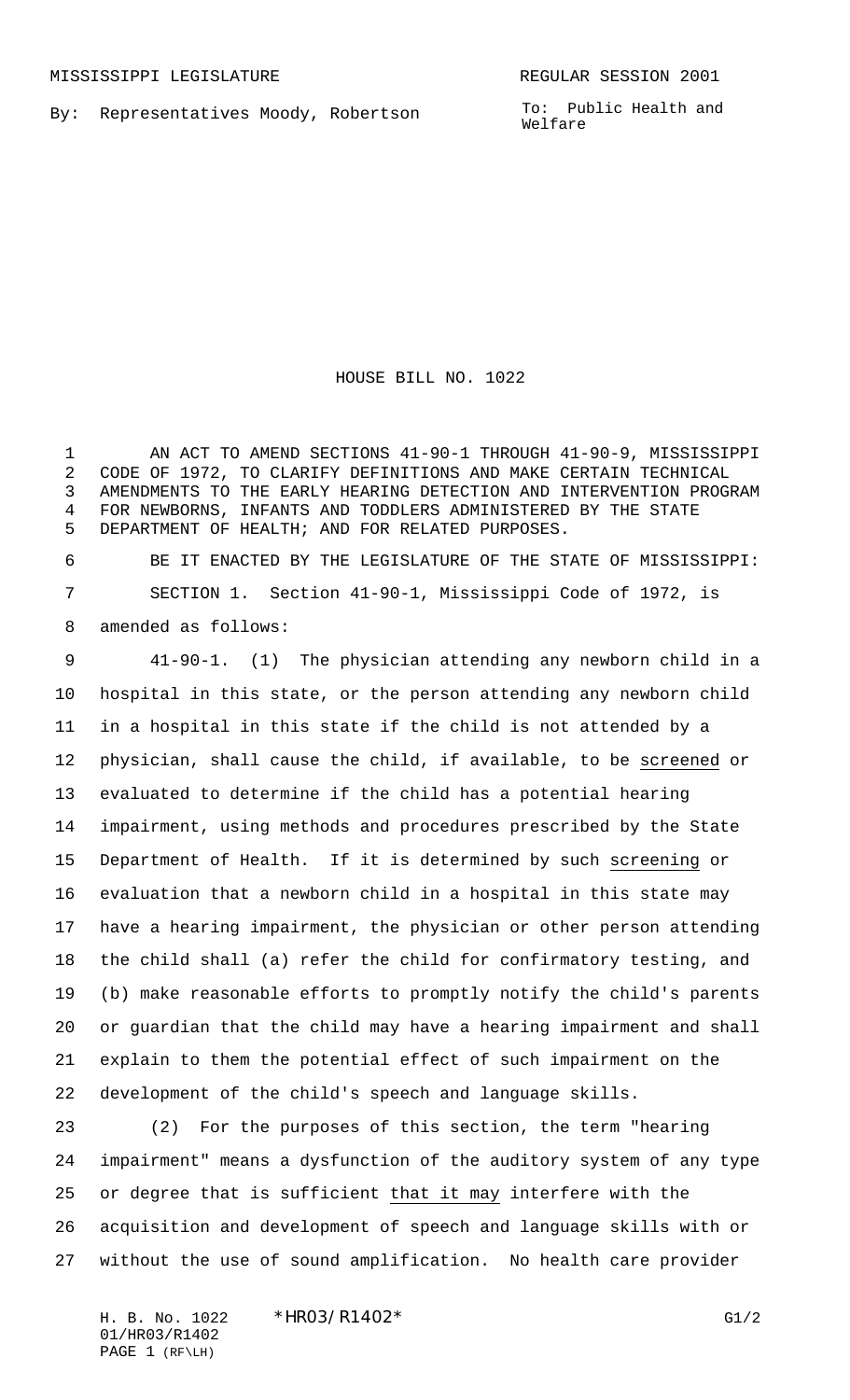28 shall be civilly liable for the failure to conduct such screening or evaluation.

 SECTION 2. Section 41-90-3, Mississippi Code of 1972, is amended as follows:

 41-90-3. Based on information from the American Academy of Pediatrics, the National Institutes of Health, American Academy of Audiology, American Speech-Language-Hearing Association, and others who have completed extensive research on early identification of children with hearing loss, the Legislature finds an urgent need to establish an early identification system and a comprehensive service delivery system of developmentally appropriate services for infants and toddlers with hearing impairments and their families.

 SECTION 3. Section 41-90-5, Mississippi Code of 1972, is amended as follows:

 41-90-5. (1) There is established a program of early hearing detection and intervention for newborns, infants and toddlers in the State of Mississippi who have impaired hearing. It is the purpose of this early hearing detection and intervention program to:

 (a) Identify such children near birth in order that they and their parents or caregivers may be assisted in obtaining education, training, medical, diagnostic and therapeutic services, and other assistance necessary to enable them to become productive citizens of the state;

 (b) Provide the state with the information necessary to effectively plan and establish a comprehensive system of developmentally appropriate services for deaf and hearing impaired infants and toddlers; and

 (c) Reduce the likelihood of secondary disabling conditions for such children.

H. B. No. 1022 \*HR03/R1402\* 01/HR03/R1402 PAGE 2 (RF\LH) (2) The State Department of Health, as "lead agency" for the implementation of Part C of the Individuals with Disabilities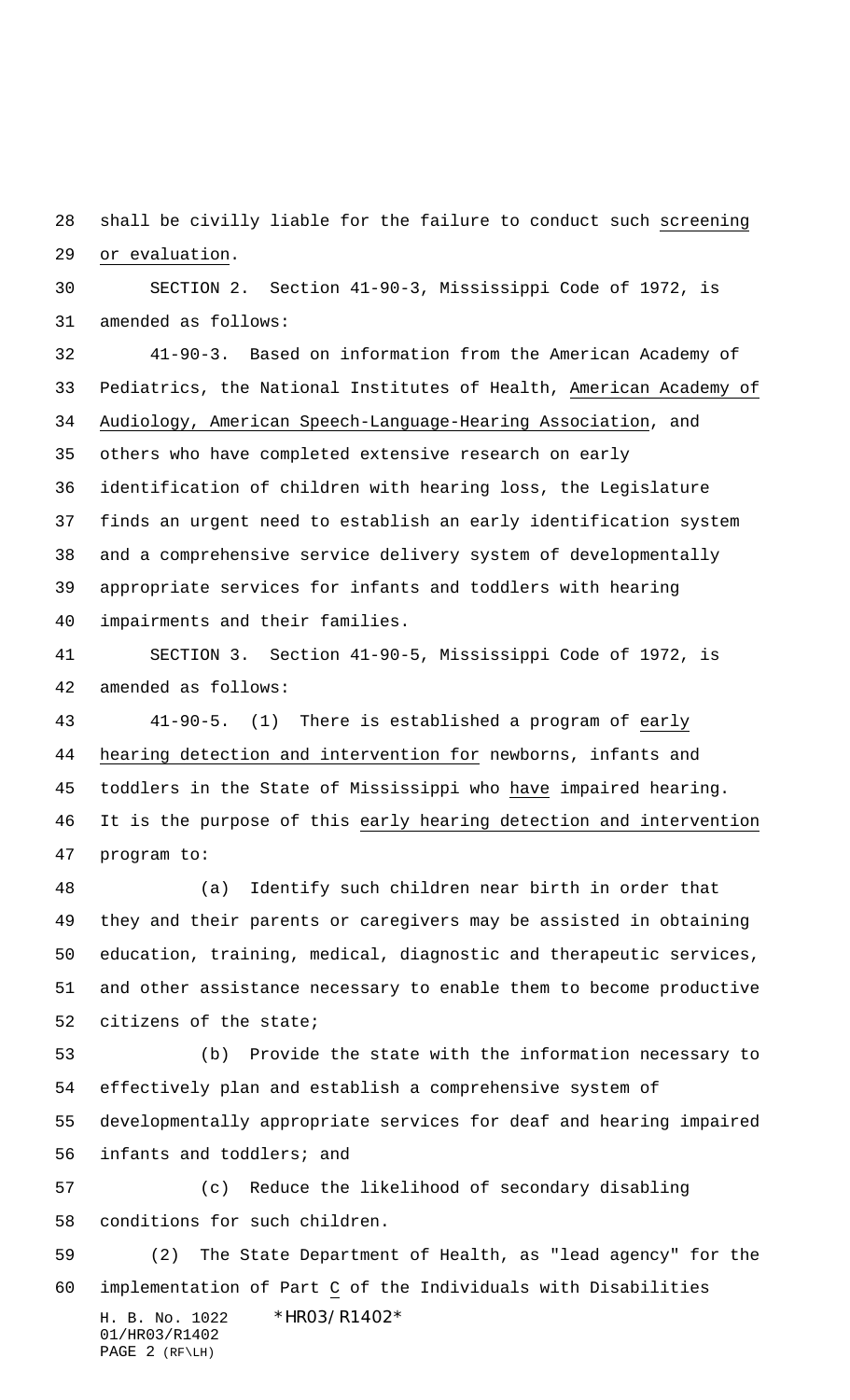H. B. No. 1022 \*HR03/R1402\* Education Act (IDEA) and in accordance with the provisions of the Early Intervention Act for Infants and Toddlers (Section 41-87-1 through Section 41-87-19), shall administer the early 64 hearing detection and intervention program. The State Part C Coordinator is designated as the director of the early hearing detection and intervention program and is charged with its administration. The State Part C Coordinator may designate a staff person (or persons) to carry out the provisions of this section. All hospitals in the state and other providers of services that have established hearing screening procedures for infants and toddlers ages birth through two (2) shall report to the State Part C Coordinator the results of all screening procedures. All persons and providers in the state who perform a diagnostic hearing evaluation on an infant or toddler (birth through age 2 years) referred as a result of a newborn hearing screening failure, shall report the results of the diagnostic hearing evaluation to the State Part C Coordinator within two (2) business days after their completion. The aforementioned persons and providers shall also report to the State Part C Coordinator the results of all diagnostic hearing evaluations of infants and 81 toddlers (birth through age 2 years), including appropriate personal and identifying information, when those results confirm the presence of a hearing impairment consistent with Section 41-90-1(2). The information compiled and maintained in the early hearing detection and intervention program shall be kept confidential in accordance with the applicable requirements and provisions of the Early Intervention Act for Infants and Toddlers (Section 41-87-1 through Section 41-87-19) and Part C of IDEA. Families of all identified children with hearing impairments will be provided information on the availability of services in the state for children with hearing impairments, including those provided in accordance with Part C of IDEA through the statewide infant and toddler early intervention system.

01/HR03/R1402 PAGE 3 (RF\LH)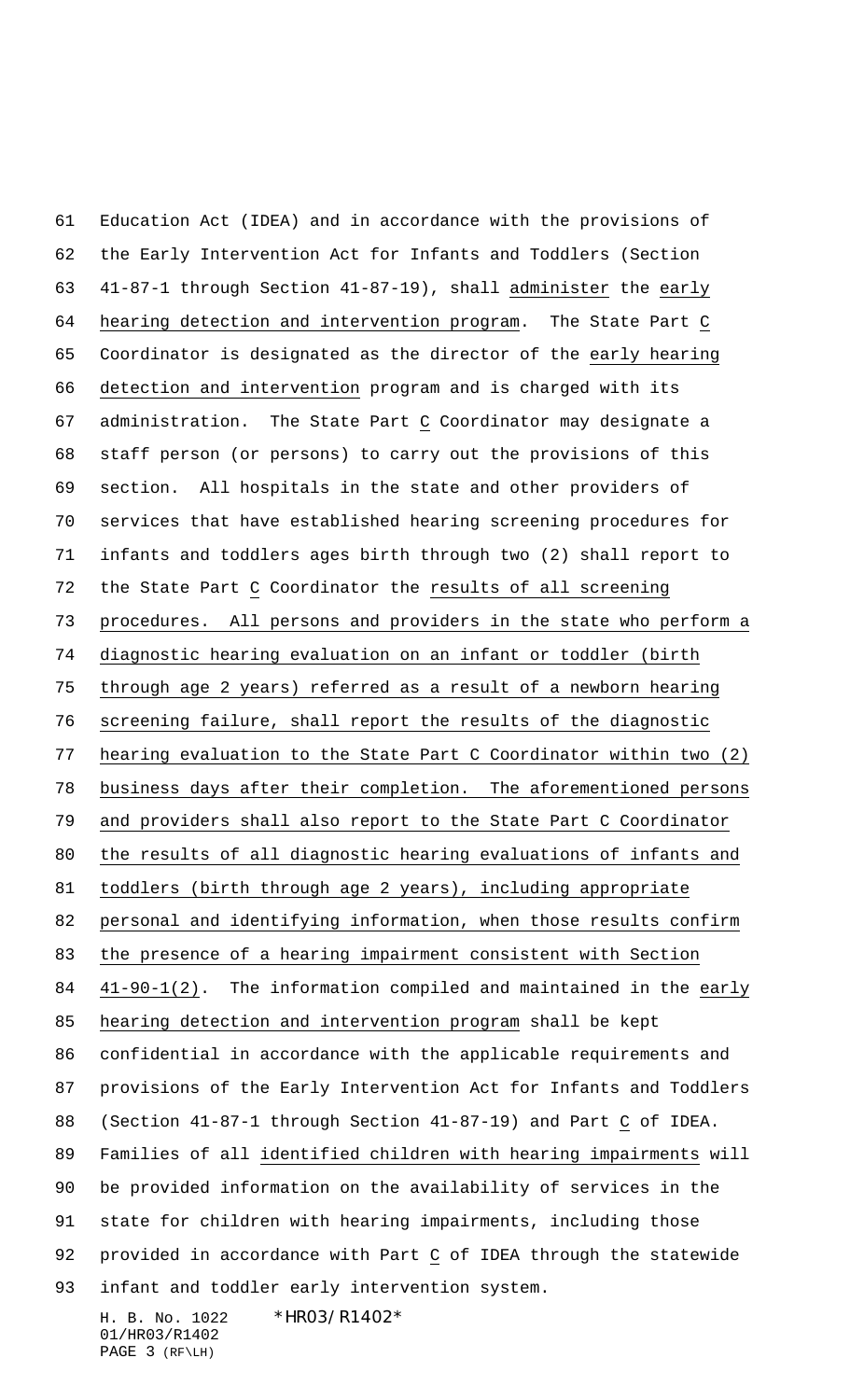(3) The director of the early hearing detection and intervention program or his or her designee shall facilitate the reporting of infants and toddlers who fail to pass hearing 97 screening or follow-up diagnostic hearing evaluation by hospitals or any other person or provider of services, as provided in subsection (2) of this section. Reports may be submitted to the early hearing detection and intervention program through the use of prepaid envelopes, sending of facsimiles, or telephone via statewide toll free number, or by other designated electronic data transmission process. It is the purpose of this subsection to facilitate the reporting of infants and toddlers who may have impaired hearing. The reporting requirements shall be designed to be as simple as possible and easily completed by nonprofessional persons when necessary.

 (4) The State Board of Health may adopt rules and regulations that the board considers necessary to implement this section with input from the advisory committee established in Section 41-90-7. The board in its rules and regulations may specify the types of information to be provided to the State Part C Coordinator for the early hearing detection and intervention program. The State Department of Health may:

 (a) Execute contracts that the department deems necessary to carry out the provisions of this section;

 (b) Obtain data from medical records for children suspected of having hearing impairments that are in the custody or under the control of laboratories, hospitals, audiologists, physicians, or other health care providers to record and analyze the data related to the child's hearing impairment or suspected hearing impairment;

 (c) Provide guidance on protocols and equipment to be utilized during diagnostic hearing evaluations of infants and 125 toddlers;

H. B. No. 1022 \*HR03/R1402\* 01/HR03/R1402 PAGE 4 (RF\LH)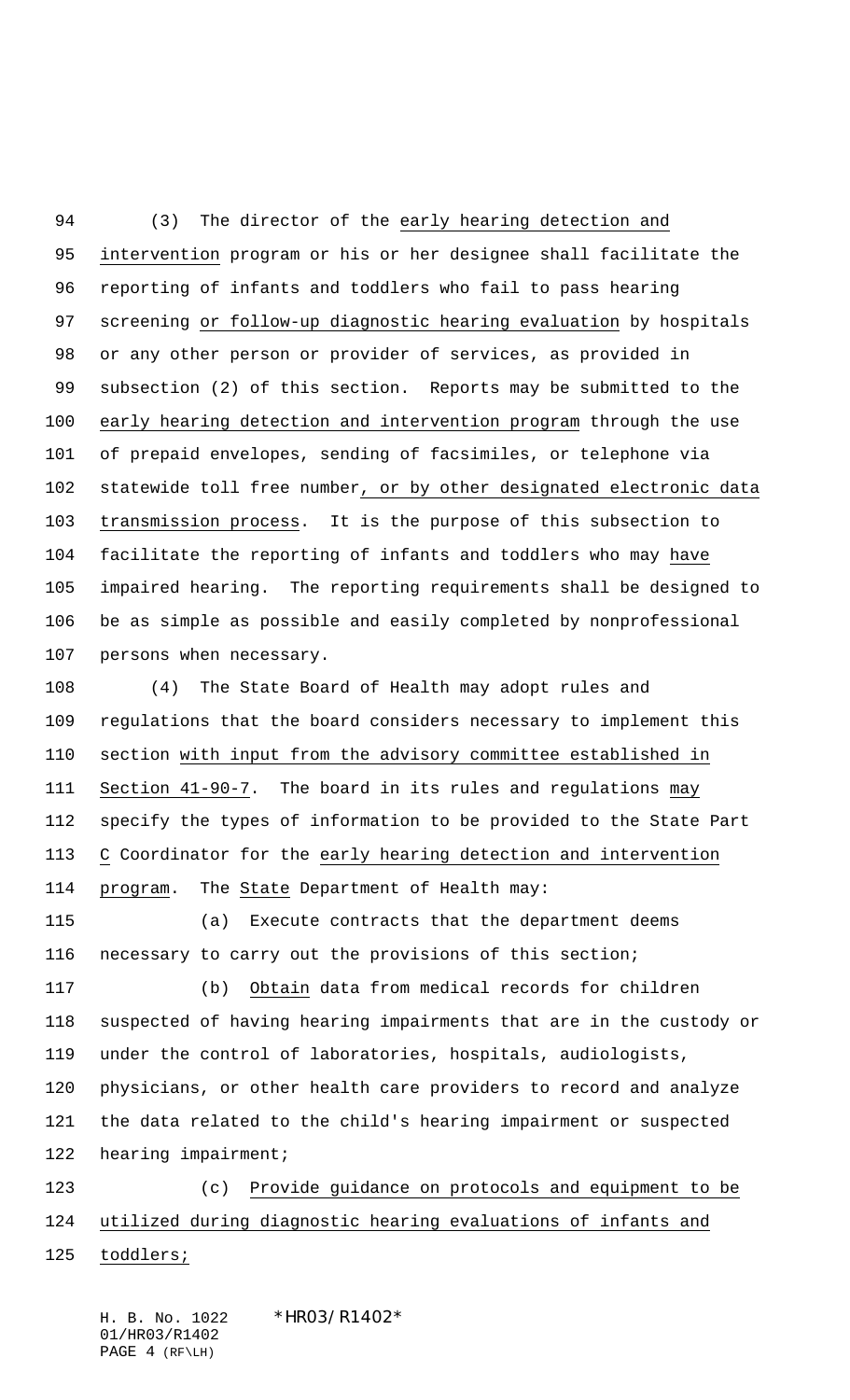(d) Compile and publish statistical and other studies derived from the patient data obtained under this section to provide in an accessible form information that is useful to physicians, other medical personnel, the State Department of Education, the Legislature and the general public;

 (e) Comply with requirements as necessary to obtain federal funds in the maximum amounts and in the most advantageous 133 portions possible; and

 (f) Receive and use gifts made for the purpose of this section.

 (5) Data obtained by the establishment of the early hearing detection and intervention program that is taken directly from the medical records of a patient is for the confidential use of the State Department of Health and the persons or public or private entities that the department determines are necessary to carry out the intent of the program. The data is privileged and may not be divulged or made public in a manner that discloses the identity of an individual whose medical records have been used for obtaining data for the early hearing detection and intervention program. Information that may identify an individual whose medical records have been used for obtaining data for this section is not available for public inspection under the Mississippi Public Records Act of 1983. Statistical information collected under this section is public information.

 (6) The following persons who act in compliance with this section are not civilly or criminally liable for furnishing information required by this section: a hospital, clinical laboratory or other health care facility, an audiologist, an administrator, officer or employee of a hospital or other health care facility, and a physician or employee of a physician. SECTION 4. Section 41-90-7, Mississippi Code of 1972, is amended as follows:

H. B. No. 1022 \*HR03/R1402\* 01/HR03/R1402 PAGE 5 (RF\LH)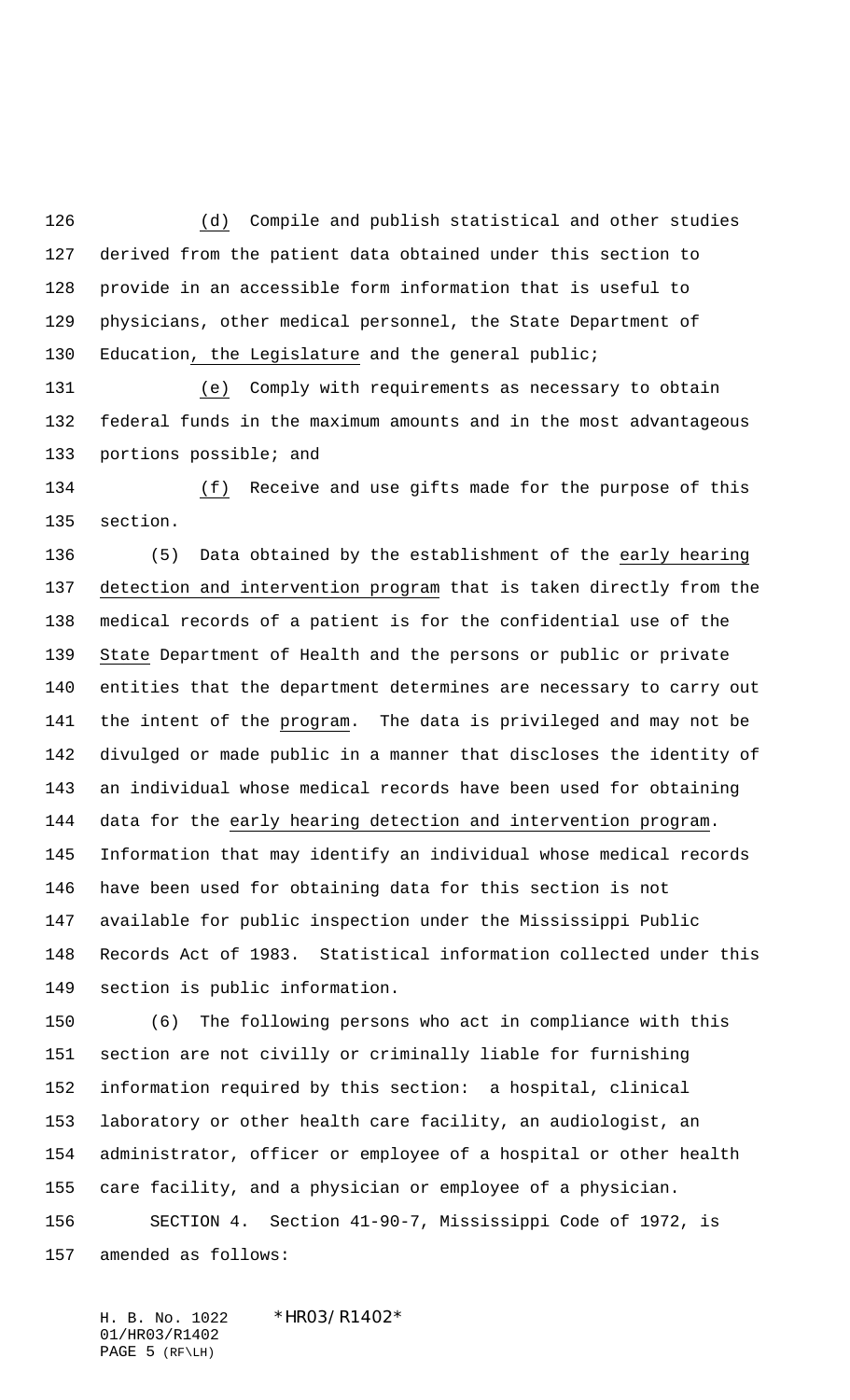41-90-7. The State Health Officer shall appoint an advisory committee of at least nine (9) members that may include physician(s), audiologist(s), educator(s), parent(s) and others as appropriate. The committee shall provide advice to the State Interagency Coordinating Council established under Section 47-87-7, and the State Department of Health on issues regarding this act and its provisions. The committee shall be created so that members serve for three (3) years and one-third (1/3) of its members are retired annually, unless reappointed. SECTION 5. Section 41-90-9, Mississippi Code of 1972, is amended as follows:

41-90-9. **Fiscal support for Department of Health.**

 (1) The Legislature, knowing that hearing is essential to appropriate language development which is, in turn, directly related to communication skills and the ultimate ability of a child to attain his or her best level of education, and finding limited resources available in the state and few providers qualified to provide developmentally appropriate diagnostic and therapeutic services to infants and toddlers identified through the early hearing detection and intervention program, finds it necessary to supplement the efforts of the State Department of Health as lead agency for the implementation of Part C of IDEA in its efforts to identify and provide developmentally appropriate services to hearing impaired infants and toddlers and their families.

 (2) To assure the best possible developmental outcomes for 184 infants and toddlers identified through the early hearing detection and intervention program, the Legislature shall provide fiscal support to the infant and toddler early intervention program of the State Department of Health to: (a) Establish positions reasonable and appropriate to

189 insure that the provisions of this act are carried out;

H. B. No. 1022 \*HR03/R1402\* 01/HR03/R1402 PAGE 6 (RF\LH)